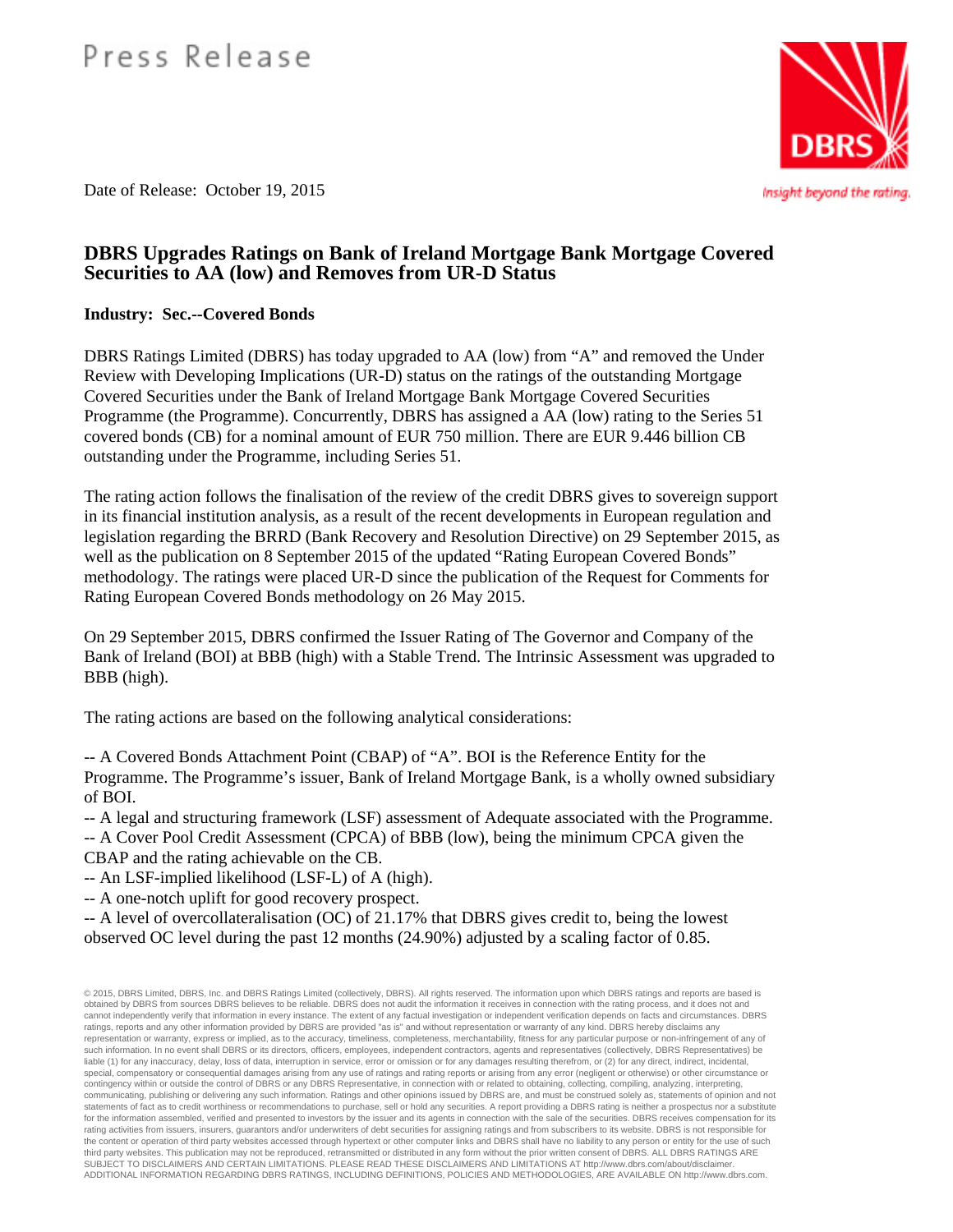

-- The Issuer's capabilities with respect to origination of the cover pool (CP) and servicing of the CP.

The transaction was modelled using the DBRS European Covered Bond Cash Flow Model. The main assumptions focused on the timing of defaults, recoveries of the assets, interest rate stresses and market value spreads to calculate liquidation values on the CP.

Following a wind-down cash flow simulation aimed at covering the cost of funding under a stress scenario, which yielded good recovery prospects, DBRS granted a one-notch uplift from the LSF-L.

DBRS has assessed the LSF related to the Programme as Adequate, according to its rating methodology. For more information, please refer to DBRS commentaries "DRBS Assigns LSF Assessment to Irish Covered Bonds" and "Irish Covered Bonds: Legal and Structuring Framework Review," both available at www.dbrs.com.

Everything else being equal, a downgrade of the CBAP by one notch would lead to a downgrade of the covered bonds rating by one notch. In addition, the ratings of the Programme would be downgraded if any of the following occurred: (1) the CPCA were downgraded below BBB (low), (2) the sovereign rating of the Republic of Ireland was downgraded below the CBAP, (3) the LSF Assessment associated with the Programme were downgraded; (4) the quality and consistency of the CP were no longer sufficient to support a one-notch uplift for good recovery prospect or (5) volatility in the financial markets caused the currently estimated market value spreads to increase.

The total outstanding amount of securities under the Programme is EUR 9.446 billion. Of the Mortgage Covered Securities outstanding, 67.1% pay a fixed coupon. The interest rate mismatch in the Programme is hedged with BOI.

As of the end of September 2015, the CP included EUR 11.47 billion residential mortgages and EUR 1.316 billion substitution assets. The weighted-average (WA) current loan-to-value (LTV) of the mortgages was 57.91%, while the WA-indexed LTV was 76.37%. Buy-to-let mortgages represented 18.60% of the CP. Fixed-rate mortgages in the CP accounted for 9.93% of the balance, while tracker and variable mortgages represented 90.07% of CP balance. All CP assets and all Mortgage Covered Securities are denominated in euros. As such, investors are not currently exposed to any foreign exchange risk.

### Notes:

### All figures are in euros unless otherwise noted.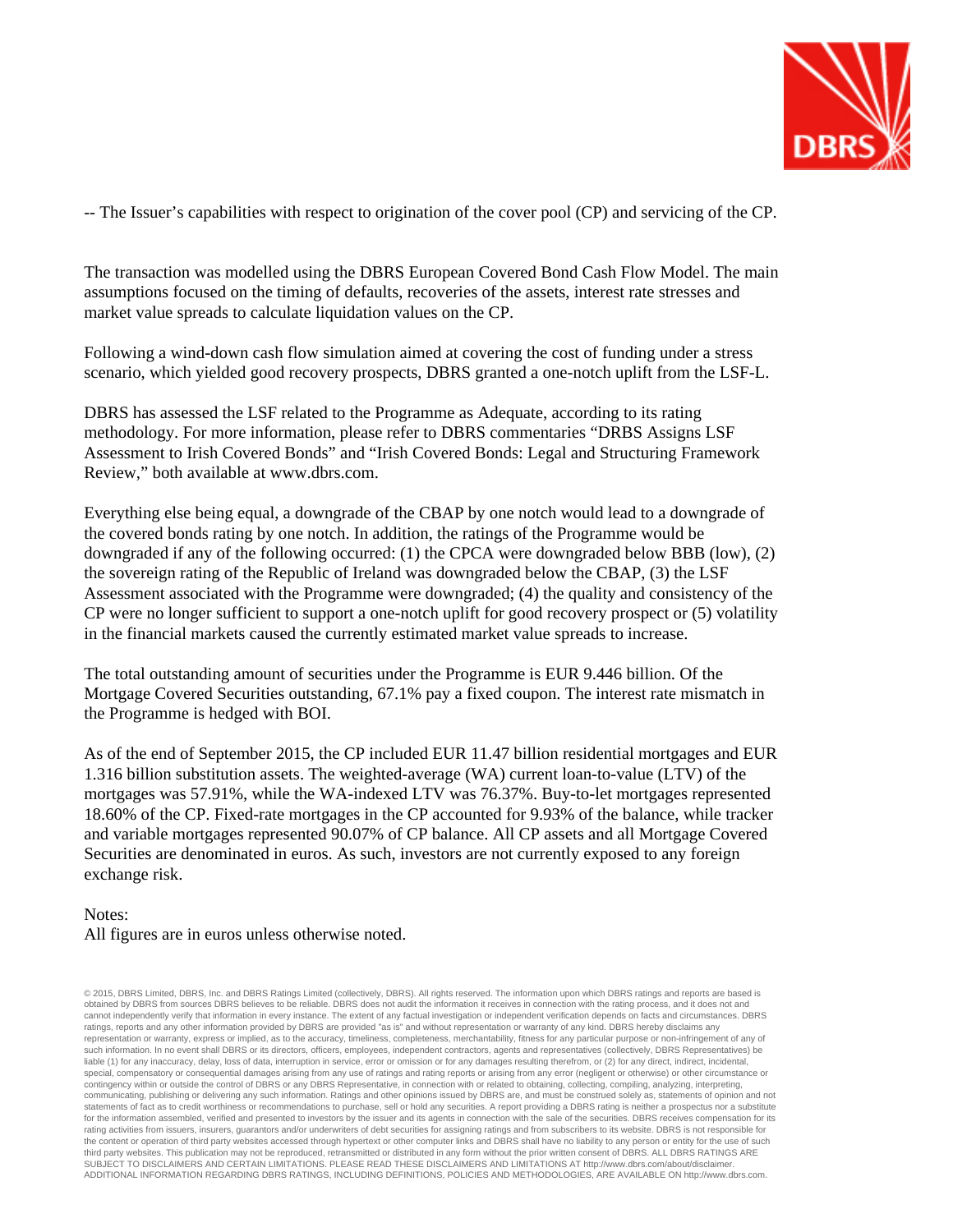

The principal methodology applicable is: "Rating European Covered Bonds." This can be found on www.dbrs.com at: http://www.dbrs.com/about/methodologies. DBRS has applied the principal methodology consistently and conducted a review of the transaction in accordance with the principal methodology.

In DBRS's opinion, the change(s) under consideration do not require the application of the entire principal methodology. Therefore, an asset analysis was not conducted. A review of the transaction's legal documents was not conducted as the documents have remained unchanged since the most recent rating action.

Other methodologies and criteria referenced in this transaction are listed at the end of this press release. This can be found at http://www.dbrs.com/about/methodologies.

For a more detailed discussion of sovereign risk impact on Structured Finance ratings, please refer to DBRS's "The Effect of Sovereign Risk on Securitisations in the Euro Area" commentary at http://www.dbrs.com/industries/bucket/id/10036/name/commentaries/.

The sources of information used for this rating include stratification data on the CP as well as information on the economic terms of the new issuance provided by the Issuer.

DBRS does not rely upon third-party due diligence in order to conduct its analysis; DBRS was not supplied with third-party assessments; however, this did not impact the rating analysis.

DBRS considers the information available to it for the purposes of providing this rating was of satisfactory quality.

DBRS does not audit the information it receives in connection with the rating process, and it does not and cannot independently verify that information in every instance.

The last rating action on this transaction took place on 23 September 2015, when DBRS confirmed the "A" rating on all series following the completion of a full review and maintained all ratings Under Review with Developing Implications.

Information regarding DBRS ratings, including definitions, policies and methodologies are available on www.dbrs.com.

<sup>© 2015,</sup> DBRS Limited, DBRS, Inc. and DBRS Ratings Limited (collectively, DBRS). All rights reserved. The information upon which DBRS ratings and reports are based is obtained by DBRS from sources DBRS believes to be reliable. DBRS does not audit the information it receives in connection with the rating process, and it does not and cannot independently verify that information in every instance. The extent of any factual investigation or independent verification depends on facts and circumstances. DBRS ratings, reports and any other information provided by DBRS are provided "as is" and without representation or warranty of any kind. DBRS hereby disclaims any representation or warranty, express or implied, as to the accuracy, timeliness, completeness, merchantability, fitness for any particular purpose or non-infringement of any of such information. In no event shall DBRS or its directors, officers, employees, independent contractors, agents and representatives (collectively, DBRS Representatives) be liable (1) for any inaccuracy, delay, loss of data, interruption in service, error or omission or for any damages resulting therefrom, or (2) for any direct, indirect, incidental,<br>special, compensatory or consequential dam contingency within or outside the control of DBRS or any DBRS Representative, in connection with or related to obtaining, collecting, compiling, analyzing, interpreting, communicating, publishing or delivering any such information. Ratings and other opinions issued by DBRS are, and must be construed solely as, statements of opinion and not statements of fact as to credit worthiness or recommendations to purchase, sell or hold any securities. A report providing a DBRS rating is neither a prospectus nor a substitute for the information assembled, verified and presented to investors by the issuer and its agents in connection with the sale of the securities. DBRS receives compensation for its rating activities from issuers, insurers, guarantors and/or underwriters of debt securities for assigning ratings and from subscribers to its website. DBRS is not responsible for the content or operation of third party websites accessed through hypertext or other computer links and DBRS shall have no liability to any person or entity for the use of such third party websites. This publication may not be reproduced, retransmitted or distributed in any form without the prior written consent of DBRS. ALL DBRS RATINGS ARE<br>SUBJECT TO DISCLAIMERS AND CERTAIN LIMITATIONS. PLEASE ADDITIONAL INFORMATION REGARDING DBRS RATINGS, INCLUDING DEFINITIONS, POLICIES AND METHODOLOGIES, ARE AVAILABLE ON http://www.dbrs.com.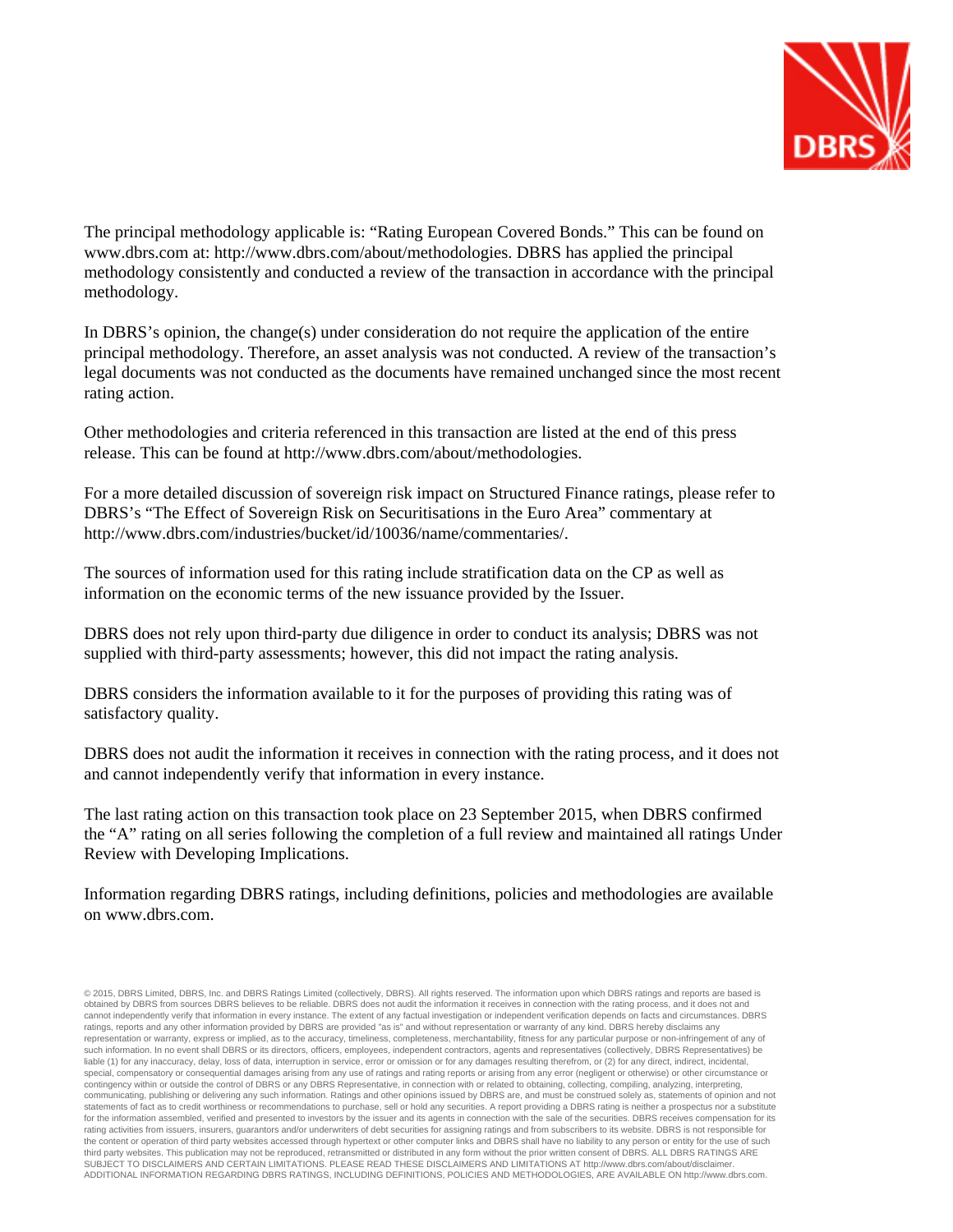

For further information on DBRS historic default rates published by the European Securities and Markets Administration (ESMA) in a central repository, see: http://cerep.esma.europa.eu/cerep-web/statistics/defaults.xhtml.

Ratings assigned by DBRS Ratings Limited are subject to EU regulations only.

Initial Lead Analyst: Keith Gorman Initial Rating Date: 18 April 2012 Initial Rating Committee Chair: Erin Stafford

Lead Surveillance Analyst: Vito Natale Rating Committee Chair: Quincy Tang

DBRS Ratings Limited 1 Minster Court, 10 Floor Mincing Lane London EC3R 7AA United Kingdom Registered in England and Wales: No. 7139960.

The rating methodologies used in the analysis of this transaction can be found at: http://www.dbrs.com/about/methodologies

- -- Rating European Covered Bonds
- -- Global Methodology for Rating Banks and Banking Organisations
- -- Legal Criteria for European Structured Finance Transactions

-- Master European Residential Mortgage-Backed Securities Rating Methodology and Jurisdictional Addenda

- -- Master European Structured Finance Surveillance Methodology
- -- Operational Risk Assessment for European Structured Finance Servicers
- -- Unified Interest Rate Model Methodology for European Securitisations
- -- Derivative Criteria for European Structured Finance Transactions

A description of how DBRS analyses structured finance transactions and how the methodologies are collectively applied can be found at: http://www.dbrs.com/research/278375.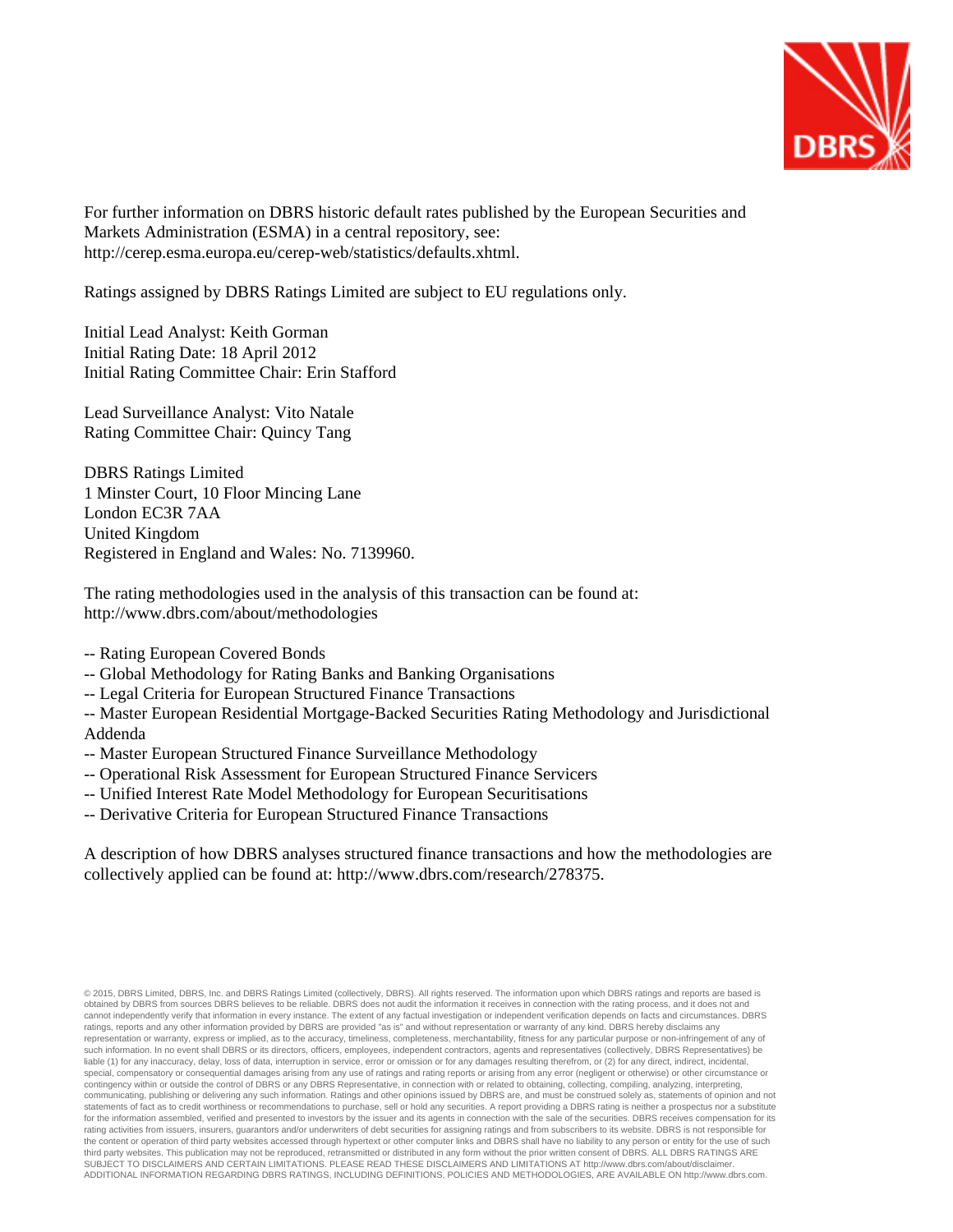

| <b>Issuer</b>                                                                                | <b>Debt Rated</b> | <b>Rating Action</b> | Rating     | <b>Trend</b>             | <b>Latest Event</b> |
|----------------------------------------------------------------------------------------------|-------------------|----------------------|------------|--------------------------|---------------------|
| Bank of Ireland Mortgage<br>Bank €15,000,000,000<br>Mortgage Covered<br>Securities Programme | Reg 1             | Upgraded             | AA (low)   |                          | Oct 19, 2015        |
| Bank of Ireland Mortgage<br>Bank €15,000,000,000<br>Mortgage Covered<br>Securities Programme | Reg <sub>2</sub>  | Upgraded             | AA (low)   | $\overline{\phantom{a}}$ | Oct 19, 2015        |
| Bank of Ireland Mortgage<br>Bank €15,000,000,000<br>Mortgage Covered<br>Securities Programme | Reg <sub>3</sub>  | Upgraded             | AA (low)   | $-$                      | Oct 19, 2015        |
| Bank of Ireland Mortgage<br>Bank €15,000,000,000<br>Mortgage Covered<br>Securities Programme | Reg 4             | Upgraded             | AA (low)   | $\overline{a}$           | Oct 19, 2015        |
| Bank of Ireland Mortgage<br>Bank €15,000,000,000<br>Mortgage Covered<br>Securities Programme | Reg <sub>5</sub>  | Upgraded             | AA (low)   | $\overline{a}$           | Oct 19, 2015        |
| Bank of Ireland Mortgage<br>Bank €15,000,000,000<br>Mortgage Covered<br>Securities Programme | Reg 6             | Upgraded             | AA (low)   | $-$                      | Oct 19, 2015        |
| Bank of Ireland Mortgage<br>Bank €15,000,000,000<br>Mortgage Covered<br>Securities Programme | Reg 7             | Upgraded             | $AA$ (low) | $\overline{a}$           | Oct 19, 2015        |
| Bank of Ireland Mortgage<br>Bank €15,000,000,000<br>Mortgage Covered<br>Securities Programme | Reg 8             | Upgraded             | AA (low)   | $-$                      | Oct 19, 2015        |
| Bank of Ireland Mortgage<br>Bank €15,000,000,000<br>Mortgage Covered<br>Securities Programme | Series 16         | Upgraded             | AA (low)   | $-$                      | Oct 19, 2015        |
| Bank of Ireland Mortgage<br>Bank €15,000,000,000<br>Mortgage Covered<br>Securities Programme | Series 19         | Upgraded             | AA (low)   | $-$                      | Oct 19, 2015        |
| Bank of Ireland Mortgage<br>Bank €15,000,000,000<br>Mortgage Covered<br>Securities Programme | Series 20         | Upgraded             | AA (low)   | $\overline{a}$           | Oct 19, 2015        |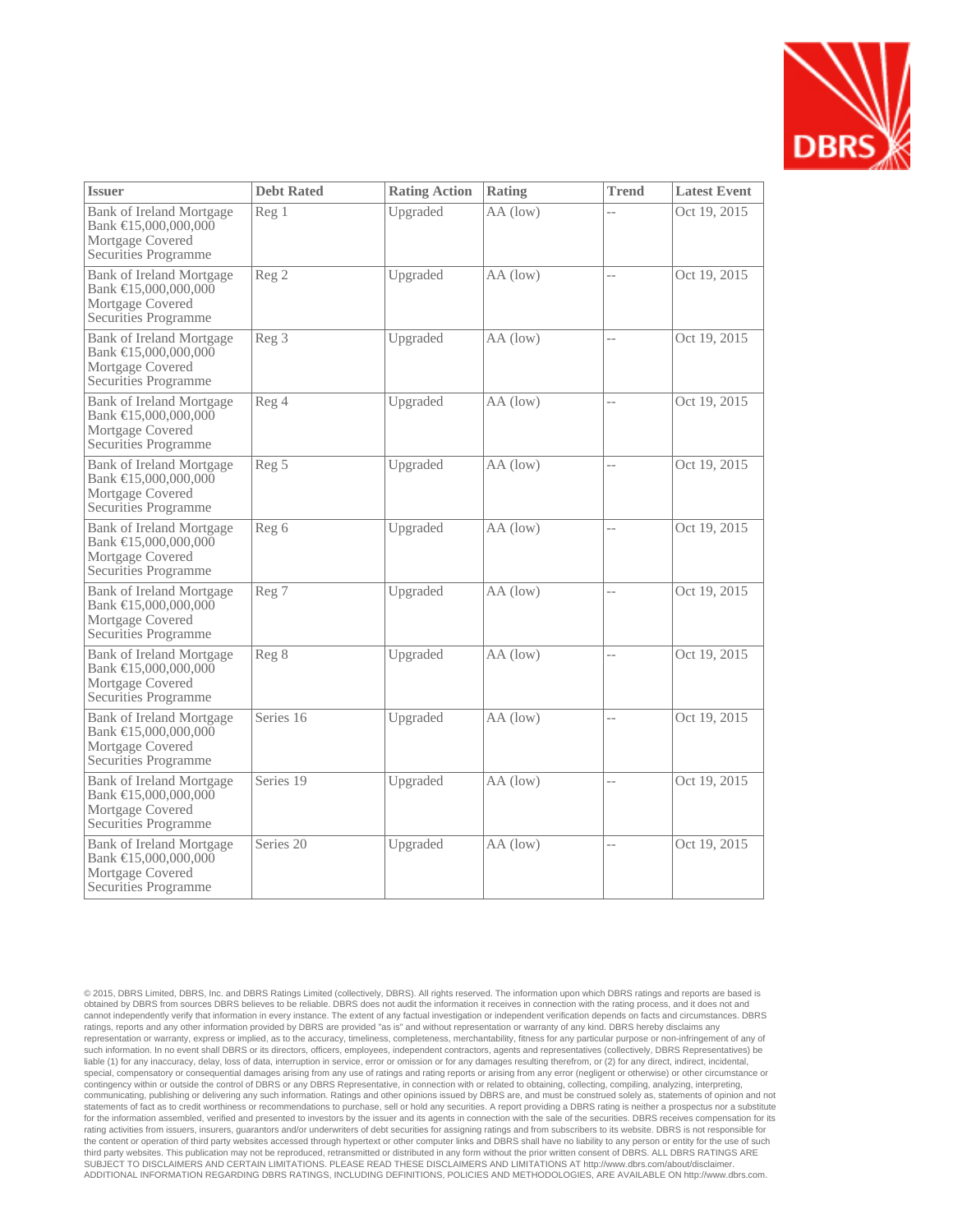

| <b>Issuer</b>                                                                                | <b>Debt Rated</b> | <b>Rating Action</b> | Rating     | <b>Trend</b>   | <b>Latest Event</b> |
|----------------------------------------------------------------------------------------------|-------------------|----------------------|------------|----------------|---------------------|
| Bank of Ireland Mortgage<br>Bank €15,000,000,000<br>Mortgage Covered<br>Securities Programme | Series 23         | Upgraded             | AA (low)   |                | Oct 19, 2015        |
| Bank of Ireland Mortgage<br>Bank €15,000,000,000<br>Mortgage Covered<br>Securities Programme | Series 24         | Upgraded             | $AA$ (low) | $\overline{a}$ | Oct 19, 2015        |
| Bank of Ireland Mortgage<br>Bank €15,000,000,000<br>Mortgage Covered<br>Securities Programme | Series 28         | Upgraded             | AA (low)   | $\overline{a}$ | Oct 19, 2015        |
| Bank of Ireland Mortgage<br>Bank €15,000,000,000<br>Mortgage Covered<br>Securities Programme | Series 30         | Upgraded             | AA (low)   | $-$            | Oct 19, 2015        |
| Bank of Ireland Mortgage<br>Bank €15,000,000,000<br>Mortgage Covered<br>Securities Programme | Series 32         | Upgraded             | AA (low)   | $\overline{a}$ | Oct 19, 2015        |
| Bank of Ireland Mortgage<br>Bank €15,000,000,000<br>Mortgage Covered<br>Securities Programme | Series 33         | Upgraded             | AA (low)   | $\overline{a}$ | Oct 19, 2015        |
| Bank of Ireland Mortgage<br>Bank €15,000,000,000<br>Mortgage Covered<br>Securities Programme | Series 38         | Upgraded             | AA (low)   | $\overline{a}$ | Oct 19, 2015        |
| Bank of Ireland Mortgage<br>Bank €15,000,000,000<br>Mortgage Covered<br>Securities Programme | Series 39         | Upgraded             | AA (low)   | $\overline{a}$ | Oct 19, 2015        |
| Bank of Ireland Mortgage<br>Bank €15,000,000,000<br>Mortgage Covered<br>Securities Programme | Series 4          | Upgraded             | AA (low)   | $-$            | Oct 19, 2015        |
| Bank of Ireland Mortgage<br>Bank €15,000,000,000<br>Mortgage Covered<br>Securities Programme | Series 40         | Upgraded             | AA (low)   | $\overline{a}$ | Oct 19, 2015        |
| Bank of Ireland Mortgage<br>Bank €15,000,000,000<br>Mortgage Covered<br>Securities Programme | Series 42         | Upgraded             | AA (low)   | $\overline{a}$ | Oct 19, 2015        |